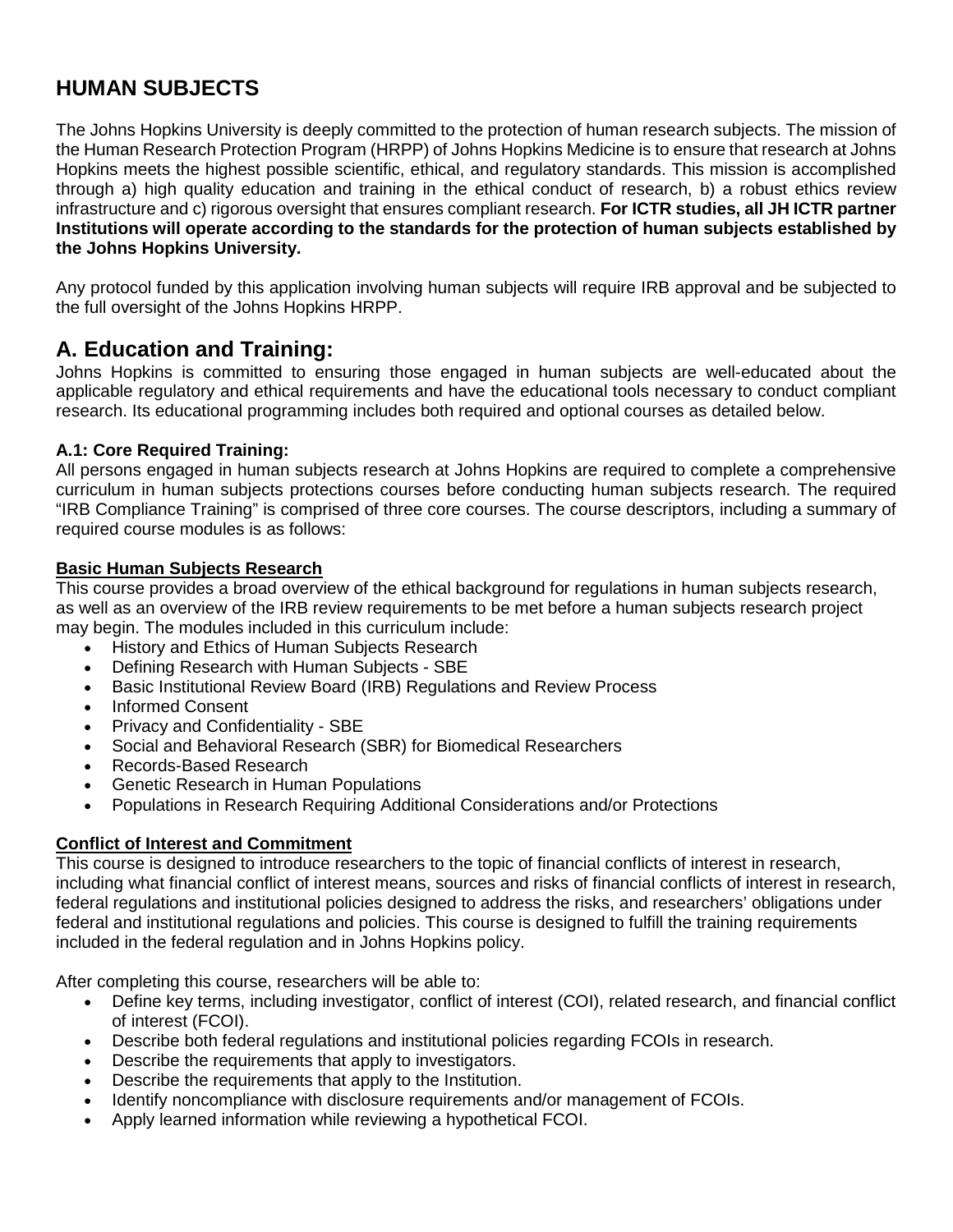#### **HIPAA For Research**

This course assumes the researcher has a basic understanding of the HIPAA requirements. JH workforce members who are required to complete this course must first complete the required, applicable basic privacy course. At the end of this course, researchers should be able to:

- Explain how HIPAA affects the use and disclosure of health information in research
- Describe the scope of their responsibility for protecting the privacy and security of research data
- Recognize how to de-identify health information for research
- Explain how limited data sets may be used and disclosed for research

In addition to the IRB Compliance Training required for all study team members new PIs and fellows must complete additional training through the REWards program.

The **Research Ethics Workshops About Responsibilities and Duties of Scientists (REWards)** program, designed in conjunction with faculty from the Berman Institute of Bioethics combines lectures and small group discussions to provide practical information on the ethical issues involved in research protocol development and implementation. Following this program, the participant must demonstrate that they can 1) describe the context for the development of research ethics at the national and local levels, 2) recognize aspects of study design that can be ethically problematic, including subject selection, research-related risks, conflicts of interest, and use of vulnerable populations, 3) describe the key concepts in informed consent, including respect for autonomy, voluntariness, decision-making capacity, disclosure of information, and understanding, 4) describe methods of protecting privacy and confidentiality in the context of human subjects research and 5) recognize the key concepts in the responsible conduct of research, including data acquisition and management, mentor/trainee responsibilities, publication practices and authorship standards, conflicts of interest and commitment, and scientific misconduct. New Principal Investigators must complete their requirement to attend REWards within one year from the date of their first eIRB protocol submission as a PI. PIs must attend 2 workshops to fulfill their training requirement. If the PI does not complete REWards within 1 year from the date of their first eIRB submission, they will not be able to submit new applications or changes in research until the requirement has been met. Fellows must complete their requirement to attend REWards by the end of their fellowship and must also attend 2 workshops to fulfill the training requirements.

## **A.2: Recertification**

In February 2011, the Johns Hopkins Medicine Human Research Protection Program implemented new compliance training recertification requirements for principal investigators engaged in human subjects research. Analogous to continuing education in clinical practice, compliance training recertification in human subjects research is designed to help investigators reflect on how research ethics principles and standards apply to their research, learn about new regulations and strategies for protecting the rights and welfare of human research subjects, and demonstrate their commitment to ongoing quality improvement in their research. Principal Investigators are required to complete HSR training recertification every 3 years**.** The following are the significant components of the compliance training recertification requirements. Recertification includes 4 required online modules and 1 in-person activity.

The four mandatory courses/modules include:

- Responsible Conduct of Research
- Refresher Course GCP: Informed Consent–An Ongoing Process
- Refresher Course: An Over view of Research with Vulnerable Subjects
- Refresher Course GCP: Conducting Investigator-Initiated Studies According to FDA Regulations and Good Clinical Practices

The list of in-person activities includes a variety of instructor-led courses and in-person workshops offered throughout the calendar year. In-person, instructor-led continuing education is primarily offered through a the REWards course or the ICTR sponsored workshops on Bringing the Science of Safety to Research, Conducting Research in the Community, and The Role of Data and Safety Monitoring Boards. Limited other learning activities at the institutional, departmental or divisional levels – such as Grand Rounds, lectures, conferences or seminars may also qualify towards the in-person recertification requirement provided the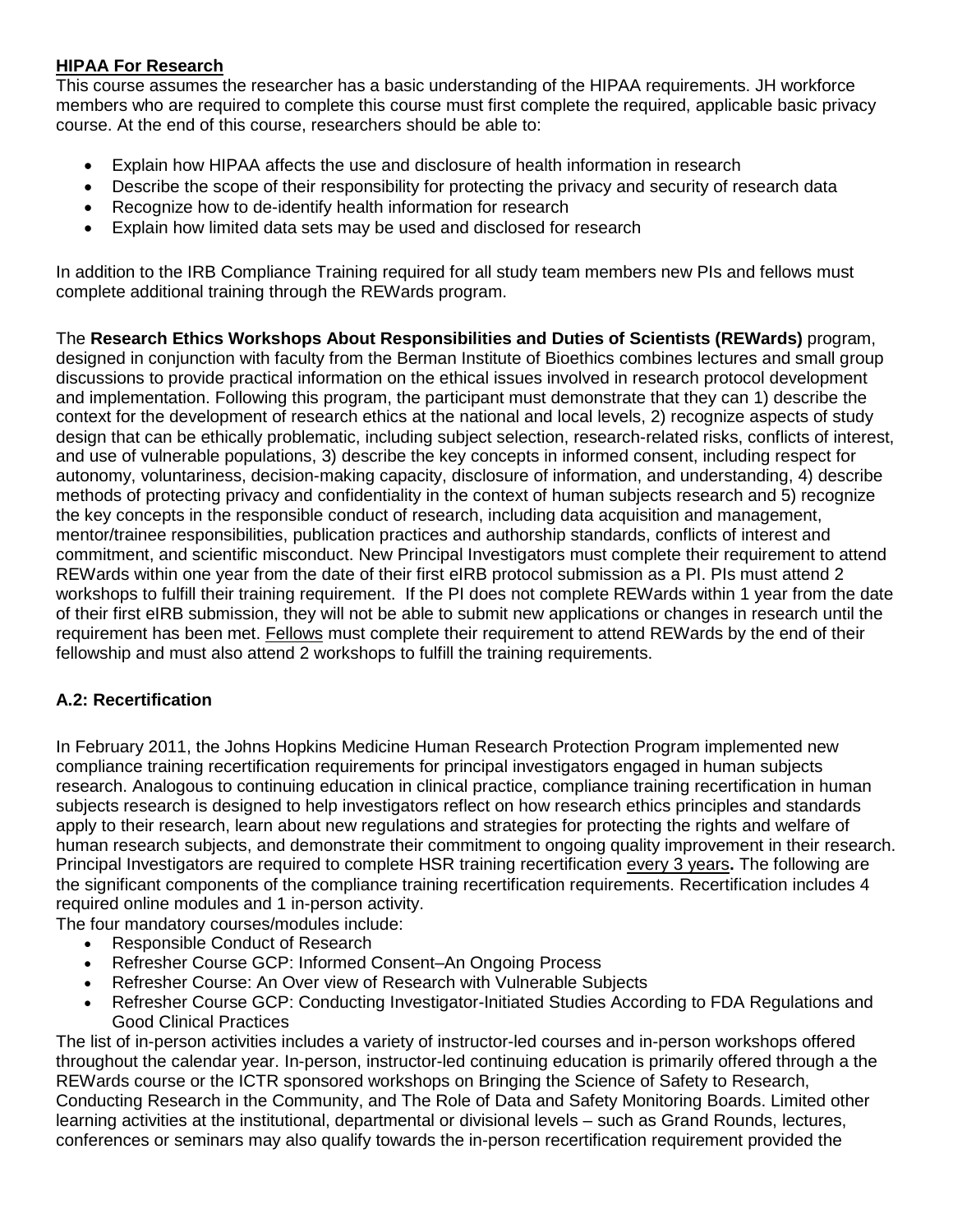content focuses on research ethics and the activity is approved by the Human Research Protection Program.

In January 2015, the Johns Hopkins Medicine Human Subjects Protection Program extended the recertification requirements to study team members (non-Principal Investigators) engaged in human subjects research. Similar to the recertification requirements for PIs, study team members must meet the recertification requirements every three years. Recertification includes the same four required online modules as required for PIs and two additional elective online modules. All online modules are available through CITI (Collaborative Institutional Training Initiative) with registration for the courses via myLearning, JHU's online learning platform.

Study team members may choose **two** additional online modules from the options below:

- Refresher Course: Genetics Research
- Refresher Course: Pregnant Woman and Fetuses
- Refresher Course: FDA Regulated Research and Conference on Harmonization
- · Refresher Course: Records Based Research Refresher Course: Social and Behavioral Research
- Refresher Course GCP: Overview of New Drug Development
- Refresher Course GCP: International Conference on Harmonization (ICH): GCP Requirements
- Refresher Course GCP: International Conference on Harmonization ICH for Investigators
- Refresher Course GCP: Investigator Obligations in FDA-Regulated Clinical Research
- Refresher Course GCP: Managing Investigational Agents According to GCP Requirements
- Refresher Course GCP: Conducting Clinical Trials of Medical Devices
- Refresher Course GCP: Detection and Evaluation of Adverse Events
- Refresher Course GCP: Reporting Serious Adverse Events
- Refresher Course GCP: Monitoring of Clinical Trials by Industry Sponsors

If a study team member later becomes a principal investigator, then they must take the principal investigator recertification at the next three year renewal period.

## **A.3: Additional Required Training:**

In addition to the core training requirements noted above, individuals engaged in human subjects research must complete the following additional training, as applicable.

## **Responsible Conduct of Research (RCR) Program:**

The RCR Program is designed to educate all faculty, postdoctoral trainees, and staff engaged in research at JHU on topics related to research integrity. Applicable researchers must complete each component of the RCR program every four years. The RCR Program includes the following required components:

- 1. Completion of the online RCR course developed by the Collaborative Institutional Training Initiative (CITI), comprised of seven modules. Completion of all modules is required.
- 2. [The Research Integrity Colloquia:](http://www.hopkinsmedicine.org/research/resources/offices-policies/OPC/Research_Integrity/research-integrity-colloquia-main.html) In this series, JHU faculty discuss their perspectives on approaching and conducting research with integrity. Interactive presentations covering a broad spectrum of RCR topics are held over the course of the academic year.
- 3. Attendance at one Department/Division Meeting where an RCR topic is discussed.

## **Good Clinical Practice (GCP) Training**

Principal Investigators and study team members subject to the NIH requirements for GCP training must either complete the online GCP course available through CITI or complete an alternate GCP course approved by TransCelerate. Recertification is required every three years.

## **Clinical Research Billing Orientation (CRBO) and Clinical Research Management Systems (CRMS):**

If there will be billing for study procedures, CRBO is required for PIs, and for study team members who will consent participants. This online course introduces study team members to the improved clinical research billing process. Live training sessions, reference materials and start-up support supplement this overview. For studies that require CRBO training, study teams are also required to track study enrollment in the CRMS. CRMS training must be taken by the PI and the study team members responsible for entering data in the CRMS.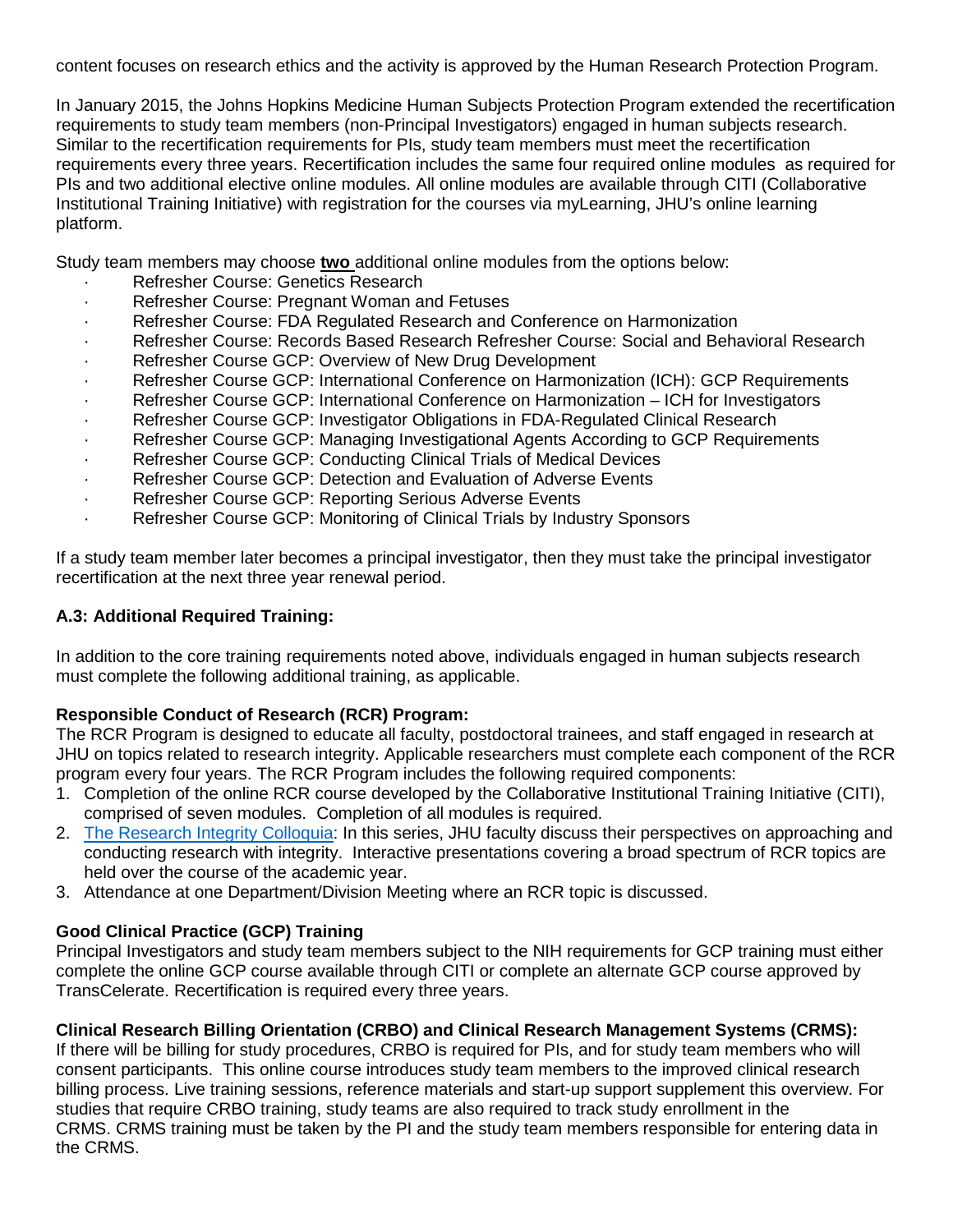## **A.4 Optional Training**

Johns Hopkins offers a diverse curriculum of optional trainings to enable researchers to remain knowledgeable in the changing research landscape. Training is offered through several JH programs to afford flexibility in scheduling. Select optional training includes:

#### A.4.1 Training offered by the Office of Human Subjects Research

**eIRB 101: Prepare and Submit an Application:** This 2 hour in-person course is an introduction to the Johns Hopkins School of Medicine's Electronic Institutional Review Board (eIRB) System. The course is aimed to help researchers gain a better understanding of how to prepare and submit an IRB application, how to respond to IRB issues, how long the review process takes, and how to submit post-approval amendments, annual reviews, adverse events and terminations.

The **New Investigator Boot Camp** is a 4-hour intensive course available to new investigators two times per year. The course orients investigators and study-team members to the basic workings of the JHM IRB to familiarize researchers with the steps to prepare and submit an IRB application to conduct Human Subjects Research at Johns Hopkins University School of Medicine and School of Nursing.

**IRB Open House**: An annual event, open to the entire research community that is designed to connect IRB personnel and personnel from other research support offices to study team members. Thirty minute sessions on select topics of interest are featured. Topics include items such as a) consent form tips & tricks, GCP/monitoring, single IRB review, common application errors and IRB operational workflows.

The **Compliance Monitoring Program Educational Series** is a live seminar offered biannually to the Johns Hopkins University investigator community. This one-hour seminar covers new or updated policies that concern Human Subjects Research conduct and compliance with applicable institutional and Federal requirements, while also presenting best-practices strategies to maximize compliance.

The **GCP and Investigator Responsibilities Lecture** is conducted approximately every 2 years for the JH Hospital affiliated of Suburban, Sibley Memorial, and Howard County General hospitals. The course is available for faculty interested in undertaking human subjects research. The course is also available upon request.

**Targeted trainings**: Staff of the Office of Human Subjects Research regularly present on IRB expectations and review processes at annual events such as JH Nursing Scholar's Days and as invited speakers for research groups and undergraduate and graduate level classes.

## A.4.2 Training supported by or involving faculty of the Institute for Clinical & Translational Research (ICTR)

**Graduate Training Program in Clinical Investigation (GTPCI)/Science of Clinical Investigation (SOCI)** is a Ph.D. and certificate awarding program offered through the JHSPH. It covers the fundamentals of clinical research: regulatory, research ethics, biostatistics, clinical trial design, etc. This training program features a session focusing on Good Clinical Practice (GCP) and Standard Operating Procedures (SOPs). This seminar is part of the Research Ethics course, and is offered annually in the Fall academic semester as an in-person course and online. Program reference materials and references are available through the ICTR.

**The Research Coordinator Training Program (RCTP)** is a three day intensive course offered through the JH School of Nursing 2-3 time per year. Upon completion, attendees are awarded a certificate of completion. The program covers research ethics, informed consent, budget, QA/QC, site organization, etc. ICTR-supported staff teach two sections: QA/QC and Regulatory File Maintenance. The program is endorsed by the ICTR and is required for the ICTR's Study Coordinator and Mentorship Program (SCAMP) students. As an alternative to the three-day in-person course, online modules are available for new research staff.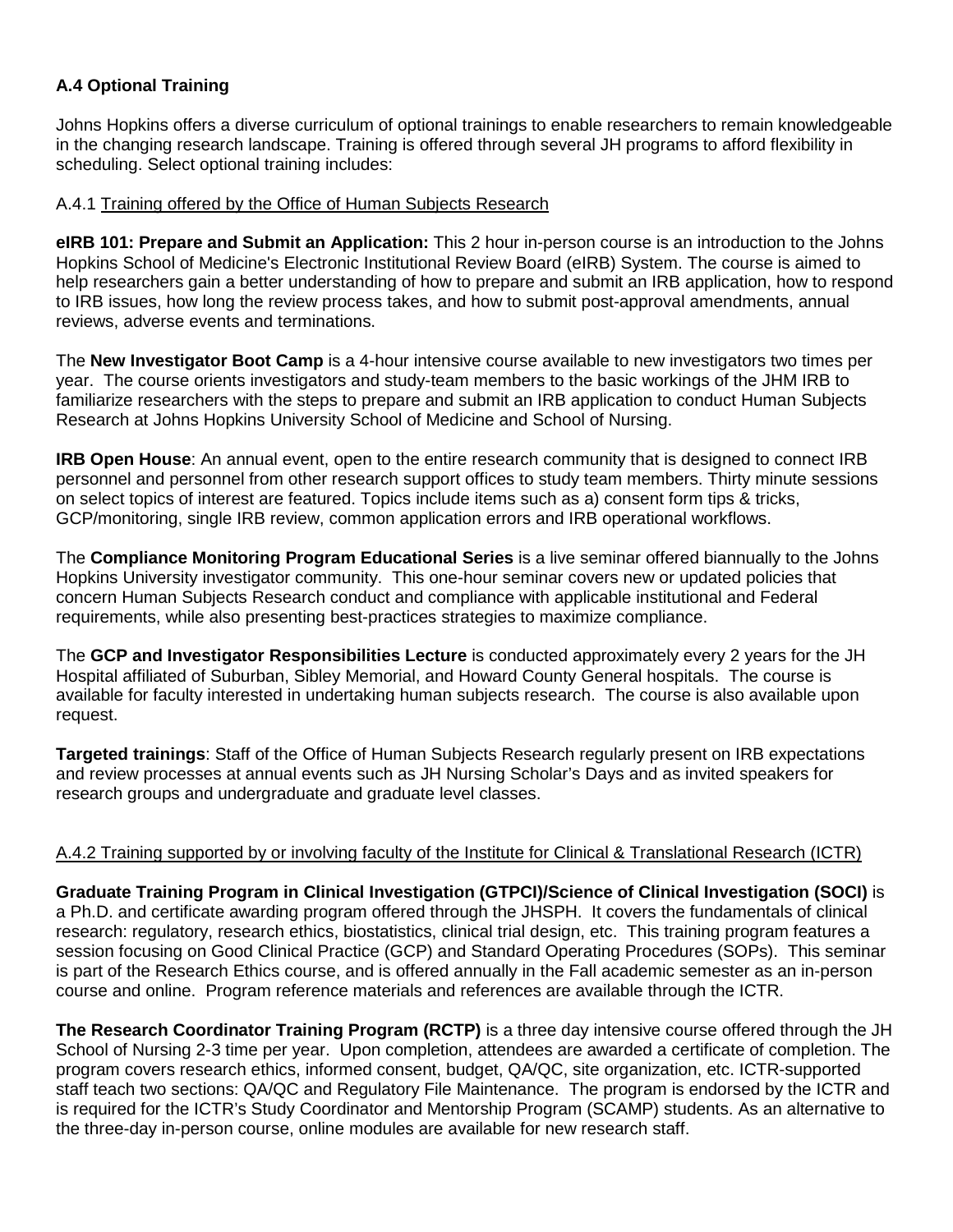The **Research Coordinator First Friday Webinar Series** is an online series offering ongoing education in topics relevant to ethical and compliant research conduct. Topics include: a) Responsibilities of an IND sponsor, ethical factors in the recruitment and retention of research participants, ICH GCP E6 requirements, preparing for and surviving an FDA inspection, clinicaltrials.gov requirements, use of EPIC and CRMS and tips for preparing for monitoring visits.

The **Research Participant Advocates** offer training tailored to specific research to study teams in private seminars. Trainings offered are Informed Consent, Good Clinical Practice, Adverse Event Recognition and Reporting, Standard Operating Procedure development and Data Safety and Monitoring.

The **ICTR Research Coordinator Clinical Training program** offers clinical skills training for unlicensed study team members aimed at ensuring that study team members are properly trained in clinical tasks they may be asked to perform as part of the study.

The Berman Institute of Bioethics offers a **Seminar Series** and **Ethics for Lunch** series featuring casediscussions and lectures highlighting a variety of ethical issues.

## **B. Ethics and Regulatory Review**

The Human Research Protection Program (HRPP) of Johns Hopkins Medicine provides a robust ethics and regulatory review infrastructure that supports the ethical and compliant conduct of research. The HRPP of JHM initially received full accreditation from AAHRPP (the Association for Accreditation of Human Research Protection Programs) in 2005. Since then it has been reaccredited in 2008, 2011 and 2016.

The Office of Human Subjects Research (OHSR) within the School of Medicine is comprised of 38 staff members that support JHM's 7 IRBs. The staff includes a team of dedicated consent form specialists, a compliance team comprised of four licensed attorneys, and three full-time compliance monitors. Each IRB Committee meets weekly with the exception of the IRB located at Johns Hopkins All Children's Hospital which meets monthly. Each committee includes both the required community representative and a faculty member with formal research ethics training. Six of the 7 committees also include a dedicated pharmacy representative. The exception is IRB X which does not review studies involving drugs.

In addition to the IRBs, JH has a robust system of ancillary review committees to ensure research is compliant with all applicable regulatory requirements. As examples, these include the Conflict of Interest Committee, Clinical Radiation Research Committee, Images and Recordings Oversight Committee, Data Trust Research Sub Council, Maternal Fetal Medicine Committee, and the Sidney Kimmel Comprehensive Cancer Center Clinical Research Office.

Of the ancillary review committees, the High Risk Review Committee (HRRC) is of particular import. The HRRC is divided into two groups, one at Johns Hopkins Hospital (JHH) and a second at Johns Hopkins Bayview Medical Center (JHBMC). These committees are comprised of highly experienced researchers and research support staff within the location for which they perform reviews. Members are appointed by the Vice Dean for Clinical Investigation. HRRC members have access to (i) the credentials and qualifications of local investigators and staff, and knowledge of (ii) the adequacy of the facilities for the safe conduct of the research. The role of each HRRC is to provide local site specific review and enhance human subject safety in high risk research conducted at JHH or JHBMC. Since 2014 over 300 protocols have been reviewed by the HRRC.

To ensure a robust ethics and regulatory review infrastructure, OHSR staff are fully integrated into other aspects of the JH research review process. Representatives from the OHSR also sit on several of these ancillary review committees, including the Conflict of Interest Committee, Data Trust Research SubCouncil, Images and Recordings Oversight Committee and the MyChart recruitment team.

OHSR compliance team members also participate in local research review committee (RRC) meetings. To ensure research conducted at any Johns Hopkins location is conducted in accordance with the same high ethical standards, RRCs have been established at each of the local hospitals/practices to allow for local input into the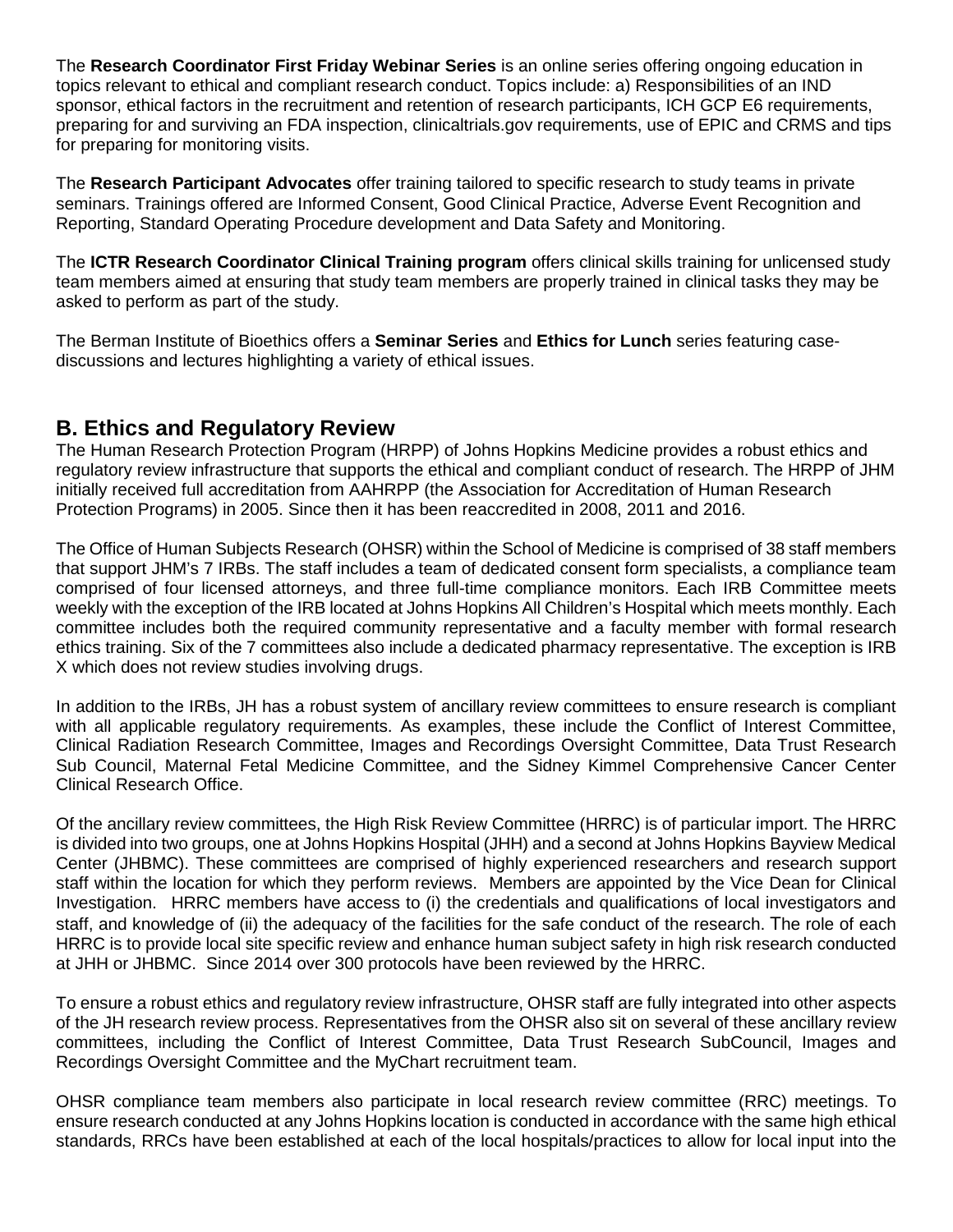research proposed in these settings. RRCs meet monthly at Howard County General Hospital, Suburban Hospital, Sibley Hospital and Johns Hopkins Community Physicians practice group.

To further ensure consistency in application of ethical and regulatory standards, Johns Hopkins has developed a regulatory team, comprised of IRB directors and compliance team members from each of JH's three IRB offices and legal counsel for both the University and Health System. This team meets bi-weekly to harmonize approaches and review regulatory changes that may impact human subjects protections.

Johns Hopkins appreciates that a robust ethical and regulatory review system must incorporate opportunities for consultation in the development of research protocols in the early stages, prior to IRB review. To this end the ICTR offers a research studio program, designed to provide high level consults to investigators. Components of the studio may include consultation on ethical or regulatory aspects of study design and guidance for development of robust data safety monitoring plans.

Additionally, since 2008 the ICTR has supported a research ethics consult service, led by Holly Taylor. The RECS has provided almost 150 consults over a wide range of topics to individuals as well as study teams from the Schools of Medicine, Nursing and Public Health. Often, these consults will include members of the specific communities targeted for the research.

Finally, a critical aspect of Johns Hopkins HRPP is its commitment to actively engaging community members to inform the ethics and regulatory review process. Through its Community Engagement program, the ICTR continues to educate the local community on the importance of clinical research, and the rights of the research subject when participating in a study and obtain feedback about ways in which research may be improved at Johns Hopkins. Annually, community members are invited to participate in a "Community Day at the IRB", observing an IRB meeting and having an opportunity to ask questions about the research review process and provide insights into mechanisms to enhance this process.

# **C. Compliance Oversight**

Johns Hopkins is deeply committed to reinforcing the importance of adhering to regulatory and ethical requirements for human subjects protections through robust compliance monitoring and oversight programs.

The Office of Human Subjects Research Monitoring Program began in 2004. The primary function of the program has been to examine IRB approved protocols from two approaches: first, is the Routine Monitoring Visit; second, is the Directed Audit. A routine monitoring visit involves a planned examination of a JHM IRB approved protocol to assess and assure overall compliance with regulatory requirements and terms of IRB approval. Although all IRB approved research is eligible for a routine monitoring visit, priority is given to the following types of research activities:

- Research for which a Hopkins' study team member holds the IND or IDE number. In these cases, the FDA considers the Hopkins' faculty member to be the sponsor/investigator and he/she must fulfill all of the associated FDA regulations. All projects for which a Hopkins study team member is the sponsor/investigator must have a monitoring visit before the IND or IDE is used in the project.
- Research that involves recombinant DNA, infectious agents and/or pathogens, biological toxins, or gene transfer or pathogens introduced into human participants.
- Research projects that are more than five years old and for which there is a recent change in the principal investigator.

An IRB may also determine a protocol should be considered a priority protocol for monitoring. Directed audits may be requested either by a JHM IRB or by the Vice Dean for Clinical Investigation. The IRB may require an audit in cases where the IRB believes non-compliance with conduct of human subjects research has occurred. A directed audit may also be required in association with an investigation of a problem reported to JHU.